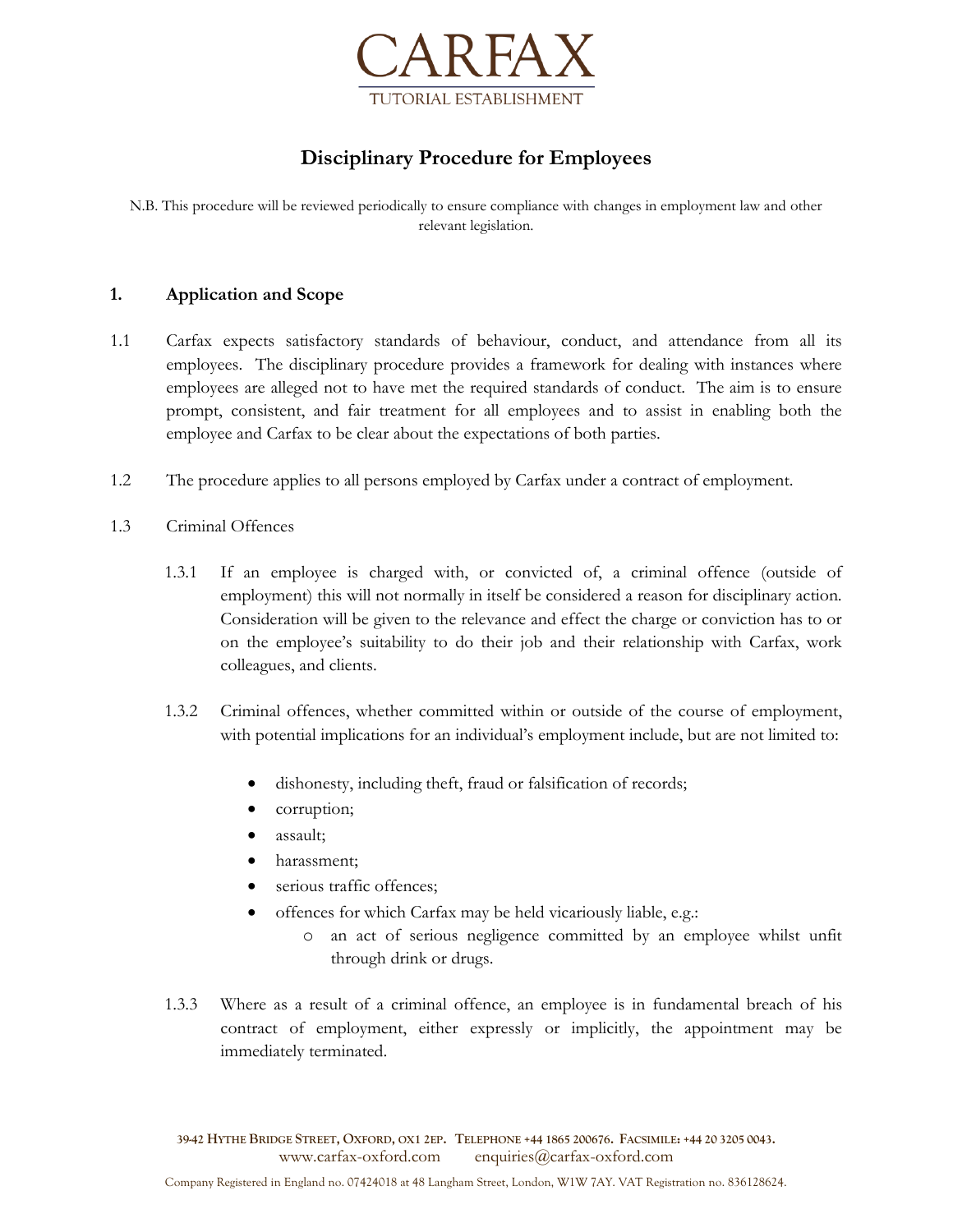## **2. General Principles**

2.1 Employment by Carfax is not a right and will not at any time be treated as such. The following principles will apply to the application of this procedure:

## 2.2 Informal Resolution

2.2.1 Members of Carfax's senior management team are responsible for addressing conduct and behaviour issues as early as possible and for taking appropriate action. Where appropriate, steps will be taken to resolve issues on an informal basis without recourse to the formal procedure

## 2.3 Investigation

- 2.3.1 Before disciplinary action is taken, an investigation shall be undertaken. Where the member of the senior management team with authority to hear the case considers it appropriate, the contents of an investigation undertaken under another procedure may be used as part of this process.
- 2.4 Nature of allegations
	- 2.4.1 The employee against whom an allegation has been made shall be advised in writing of the nature of the allegations made against him and will be given the opportunity to state his case before any decision is made to take disciplinary action.
- 2.5 First breach of discipline
	- 2.5.1 Dismissal will not be a sanction for a first breach of discipline except in the case of gross misconduct.

## 2.6 Suspension

- 2.6.1 At any stage in the procedure, if appropriate, an employee may be suspended. Suspension is not a penalty and is not an indication of culpability. The decision to suspend will be taken by the Director after consultation with the Principal.
- 2.7 Right to be accompanied
	- 2.7.1 All employees who are the subject of this procedure have the right to be accompanied at any formal meeting or disciplinary hearing held under the procedure by any person of their choosing, except a person who: may gain a competitive advantage; or has been previously dismissed from Carfax for gross misconduct or following a disciplinary procedure.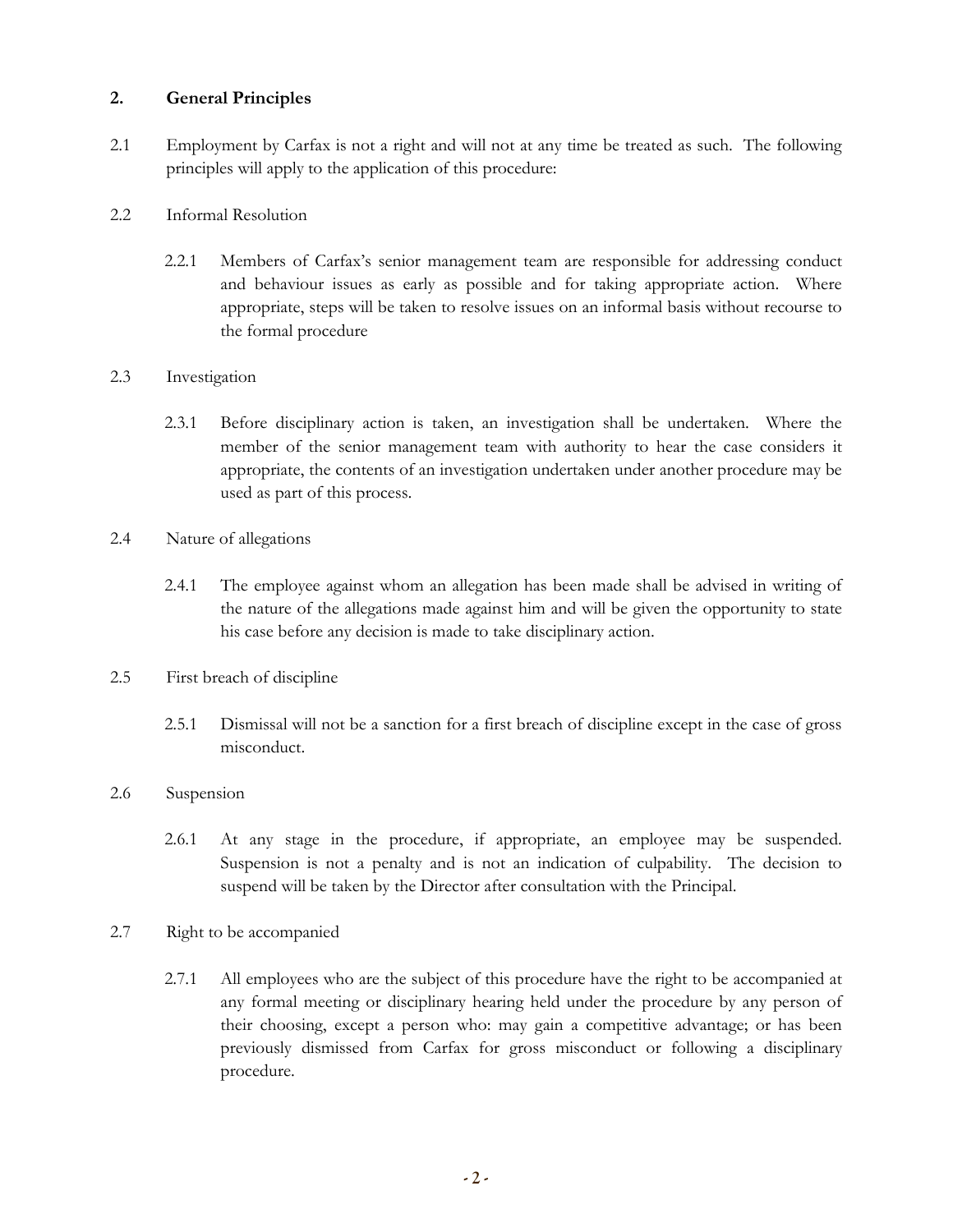#### 2.8 Equality and Diversity

2.8.1 To ensure fair treatment and, where appropriate, provision of support by Carfax in the application of this procedure, employees are invited to provide information about any equality or diversity issues which may be relevant.

#### 2.9 Confidentiality

- 2.9.1 All parties involved in these procedures must ensure that they maintain, as appropriate, the confidentiality of the process within and outside Carfax.
- 2.10 Appeals against Sanctions including dismissal
	- 2.10.1 Sanctions or warnings issued as a result of procedures will remain in force pending the outcome of any appeal.

#### 2.11 Timescales

2.11.1 Whilst every endeavour will be made to comply with timescales, due to the complexity and or specific circumstances of cases, timescales may be extended. In such circumstances the employee will be advised of the reasons for any delay.

## **3. Informal Procedure**

- 3.1 It is part of the normal supervisory process that senior managers bring to the attention of the employees the standards required and any failure to meet those standards.
- 3.2 Cases of minor misconduct, e.g. occasional lateness, should be dealt with by the Principal informally and without delay. The Principal must speak to the employee, in private, and should encourage them to conduct themselves in accordance with the required standards.
- 3.3 The purpose of these discussions is to ensure that the employee understands the nature of the concerns, expectations of improvements in conduct, and, where appropriate, timescales and the nature of any support available.
- 3.4 It is advisable to confirm the outcomes of any discussions in writing to the employee. The Principal should retain any note of these informal discussions or meetings.
- 3.5 Following a satisfactory outcome to the use of the informal procedure, the matter will be considered resolved.
- 3.6 However, where an issue has been discussed with an employee informally and if: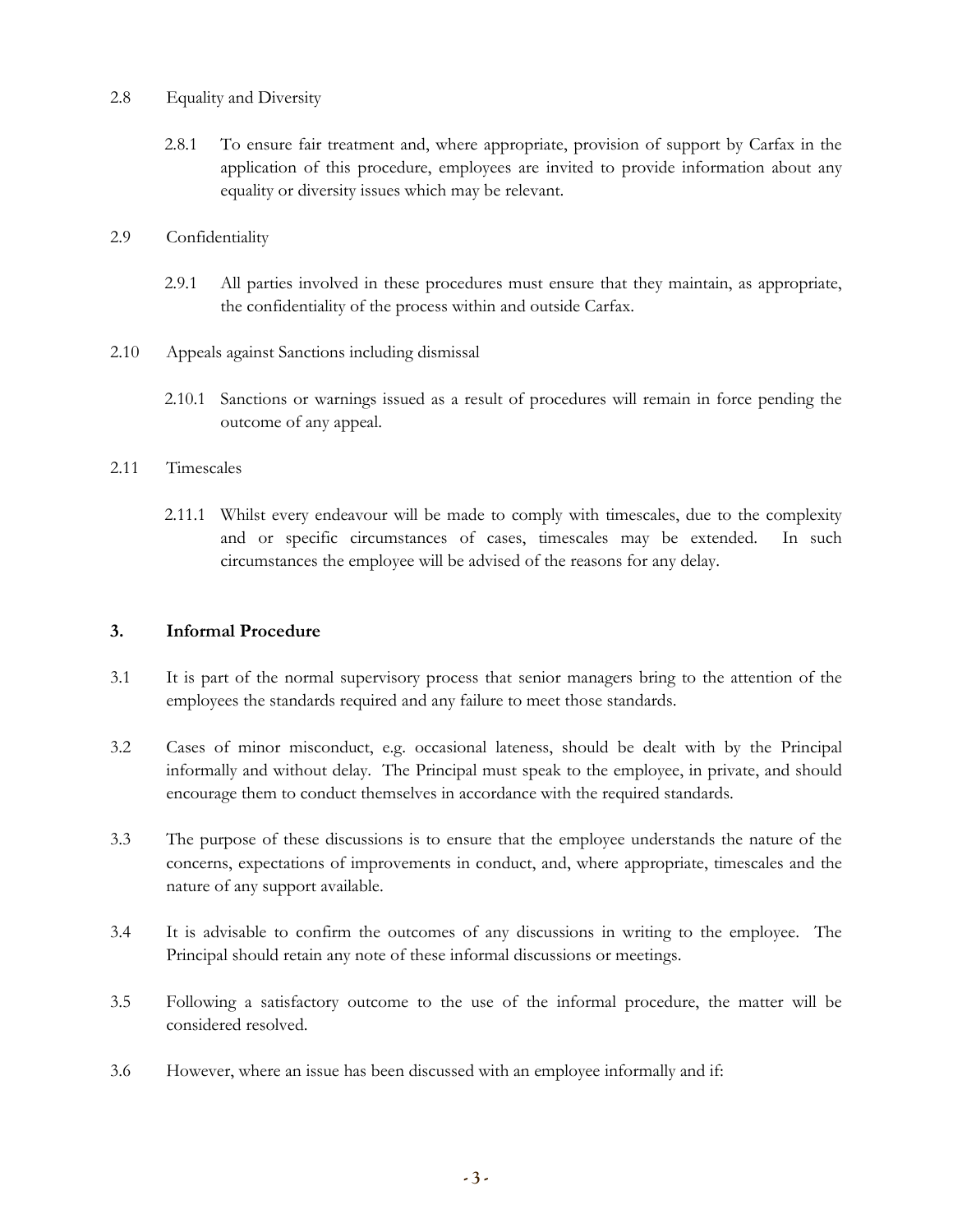- the issue has not been resolved and the problem persists;
- the required improvements in conduct are not achieved; and/or
- further information becomes available during discussions which make the matter sufficiently serious

the formal procedure should be invoked.

### **4. Formal Procedure**

- 4.1 Where the informal process has not led to improved conduct, or where the alleged misconduct is of such seriousness that the Principal considers informal action to be inappropriate, formal action will be initiated. Examples of misconduct are shown in Appendix A.
- 4.2 An investigation of the facts will be conducted as outlined in section 5 to determine whether there is a disciplinary case to answer.
- 4.3 Where an investigation indicates that there may have been an act of misconduct, the employee may be required to attend a formal disciplinary hearing at which he shall be given the opportunity to respond and state his case.

#### **5. Investigation**

- 5.1 Before disciplinary action is taken, or a hearing convened, there will normally be an investigation into the circumstances of the alleged misconduct. The purpose of the investigation is to:
	- establish the nature of the allegations;
	- gather evidence to enable a decision to be taken on whether there is a disciplinary case to answer; and
	- consider if the matter should proceed to a formal hearing.
- 5.2 The employee will be informed promptly of any allegation and that an investigation to establish the facts will be undertaken. The investigation must be concluded as soon as reasonably possible whilst allowing sufficient time to interview relevant parties. Employees must be kept informed if there is any unexpected delay in the process.
- 5.3 The Principal may appoint an 'investigatory manager', usually a head of a different division of Carfax, not immediately involved in the case to investigate the facts of the situation. Carfax Education's Head of Operations may be called upon to assist in ensuring that the matters are handled fairly, reasonably, and in compliance with current legislation and Carfax procedure.
- 5.4 If there is no disagreement concerning the facts of the case because the employee admits misconduct, an investigation may not be necessary before a disciplinary hearing is arranged.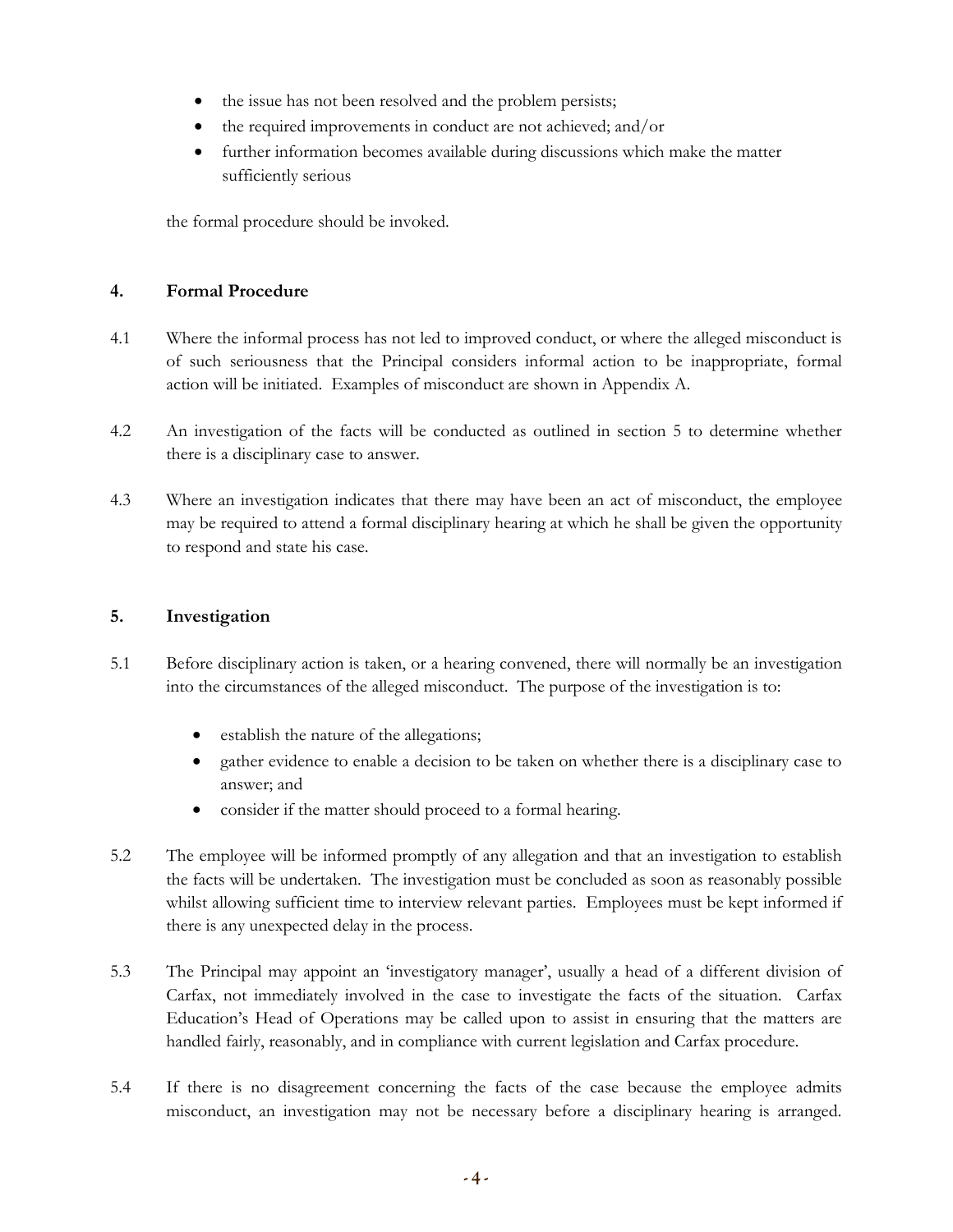However, in cases where misconduct is not admitted, or if there are conflicting views or evidence, further investigation will usually be appropriate before a decision is taken to proceed to a formal hearing.

- 5.5 Investigatory interviews are part of the process to establish whether disciplinary action is warranted. As part of the investigation the employee who is the subject of the allegation will be asked to attend an investigatory interview at which he may be accompanied. The employee must inform the investigating manager of any facts or witnesses that he feels are relevant to the case. Where appropriate, witnesses will also be interviewed. Interview statements which are signed and dated will be produced.
- 5.6 The outcomes of an investigation may be that:
	- there is no case to answer and therefore no disciplinary action is taken;
	- the matter is dealt with informally, if appropriate with support and or training to resolve the matter; or
	- recommendation that there is a disciplinary case to answer and a disciplinary hearing should be arranged or disciplinary action taken.

# **6. Disciplinary Hearing**

- 6.1 Preparation and conduct
	- 6.1.1 If following an investigation there is a recommendation that there is a disciplinary case to answer, the employee will normally be given 10 days' notice and invited to attend a disciplinary hearing. The employee will be provided with details of the allegation(s) and an indication as to whether the alleged misconduct is considered as potentially a serious/gross misconduct case and therefore whether a sanction less than or up to dismissal may be considered. The employee will be invited to make any written submissions or bring forward witnesses. Prior to the hearing, any documentation that will be referred to in the hearing will be made available to the employee.
	- 6.1.2 The employee will be given an opportunity to present his case, question witnesses and raise any issues he wishes to have considered. The senior manager conducting and hearing the case will be able to question those involved in the case.
	- 6.1.3 The senior manager conducting and hearing the case will consider all representations then decide if, on the balance of probabilities, the allegation(s) are proven and, if so, what level of disciplinary sanction is appropriate.
	- 6.1.4 The decision may be given verbally at the hearing and will in any event be conveyed or confirmed in writing within 5 working days of the hearing. The correspondence shall also notify the individual employee of his right to appeal against any sanction. In the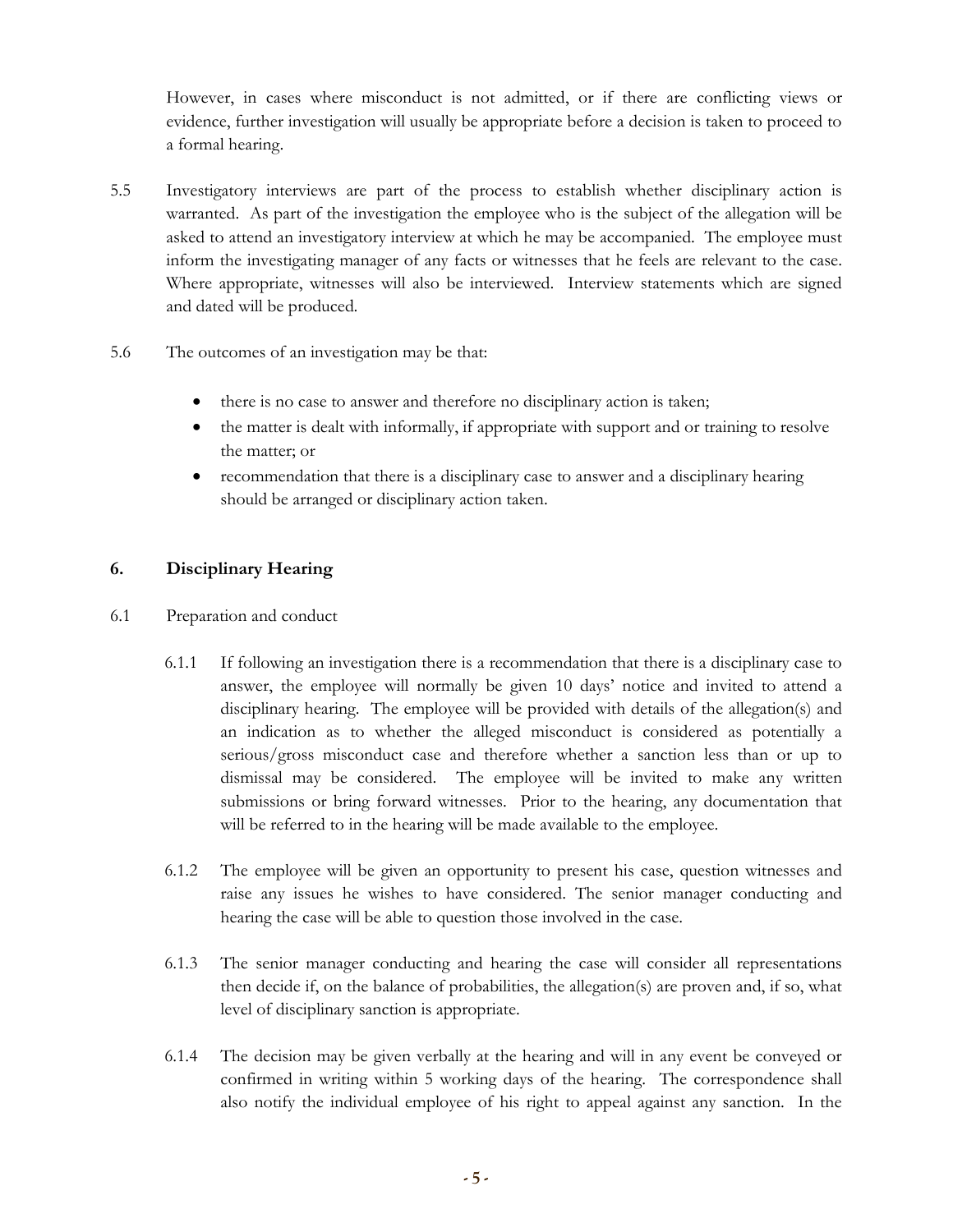event that the decision is taken to dismiss the employee, the letter will include the reasons for dismissal and the date that his employment will terminate, together with details of any notice arrangements.

# **7. Formal Levels of Disciplinary Sanctions**

- 7.1 There are three levels in the formal disciplinary procedure with various sanctions dependent upon the gravity of the case and/or the on-going nature of the misconduct.
- 7.2 Level One: Written Warning
	- 7.2.1 This is usually given if there has been either a minor breach in conduct which remains unresolved by informal action, or a first more serious breach of discipline.
	- 7.2.2 The disciplinary sanction of a written warning given under level one will be retained on the employee's personal file, subject to satisfactory conduct and/or improvements for 12 months from the date the decision is confirmed.
- 7.3 Level Two: Second Written Warning
	- 7.3.1 If the employee does not meet the required standard of conduct set out in level one, or commits any other act of misconduct during the timescale of an existing warning, a further formal disciplinary hearing may be convened under level two of this procedure.
	- 7.3.2 At this stage, the employee may, where the senior management team finds it appropriate, have his salary reduced for three (3) to six (6) months.
	- 7.3.3 In some circumstances, where an alleged misconduct is sufficiently serious, it may be appropriate to progress straight to level three or four of this procedure.
	- 7.3.4 The disciplinary hearing will be conducted following an investigation if appropriate and as described in section 6.1.
	- 7.3.5 The disciplinary sanction of the second written warning given under level two will be retained on the employee's personal file, subject to satisfactory conduct and/or improvements for 12 months from the date the decision is confirmed.
- 7.4 Level Three: Final Written Warning
	- 7.4.1 If the employee does not meet the required standard of conduct set out in level one or two, commits any other act of misconduct during the timescale of an existing warning, or commits an offence of gross misconduct for which dismissal is not applicable because of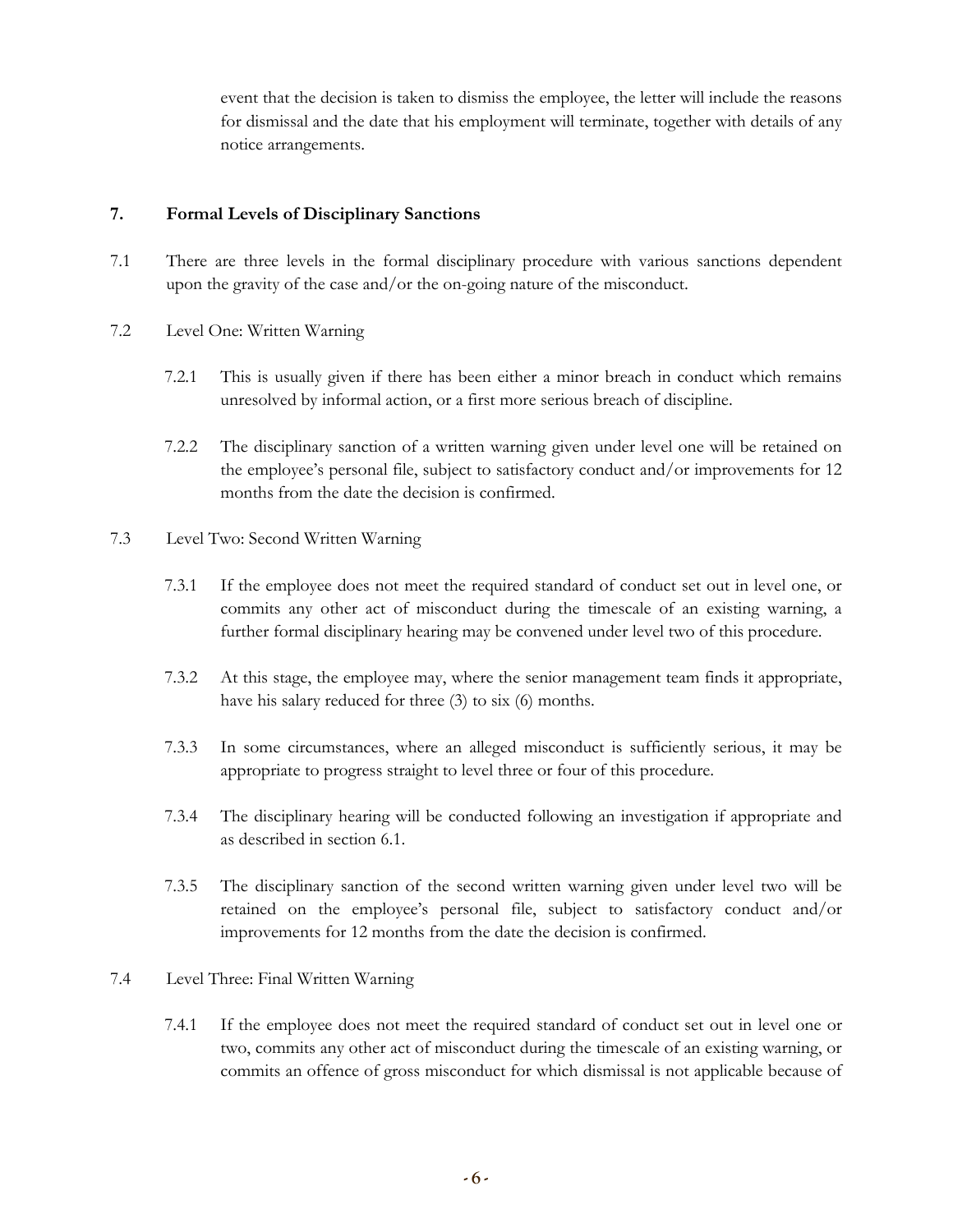special circumstances, a further formal disciplinary hearing may be convened under level three of this procedure.

- 7.4.2 At this stage, the employee may, where the senior management team finds it appropriate, have his salary reduced for three (3) to twelve (12) months.
- 7.4.3 In some circumstances, where an alleged misconduct is sufficiently serious, it may be appropriate to progress straight to level four of this procedure.
- 7.4.4 The disciplinary hearing will be conducted following an investigation if appropriate and as described in section 6.1.
- 7.4.5 The disciplinary sanction of the final written warning given under level three will be retained on the employee's personal file, subject to satisfactory conduct and/or improvements for 18 months from the date the decision is confirmed

#### 7.5 Level Four: Dismissal

- 7.5.1 If allegations are raised which are so serious as to constitute gross misconduct, such as those in Appendix A, it will be appropriate to consider taking formal action under level three of this procedure.
- 7.5.2 It may also be appropriate to move to level three if an employee does not meet the required standard of conduct set out in the final written warning given under level two of this procedure, or commits any other act of misconduct during the timescale of an existing warning.
- 7.5.3 If an investigation indicates that an act of further or gross misconduct may have occurred, the employee will be required to attend a formal disciplinary hearing.
- 7.5.4 The letter requiring attendance at the formal disciplinary hearing shall include a statement of the alleged misconduct and warn the employee that one consequence of the hearing may be the termination of his employment with or without notice.
- 7.5.5 The senior manager conducting and hearing case will consider all representations then decide if on the balance of probabilities the allegation(s) are proved and if so what level of disciplinary sanction, including and up to dismissal, is appropriate. On the basis of the information presented that senior manager may decide:
	- to dismiss the employee (without notice in the case of gross misconduct);
	- that there are insufficient grounds to dismiss the employee under this procedure;
	- on the imposition, extension, or renewal of a warning or final written warning issued under this procedure;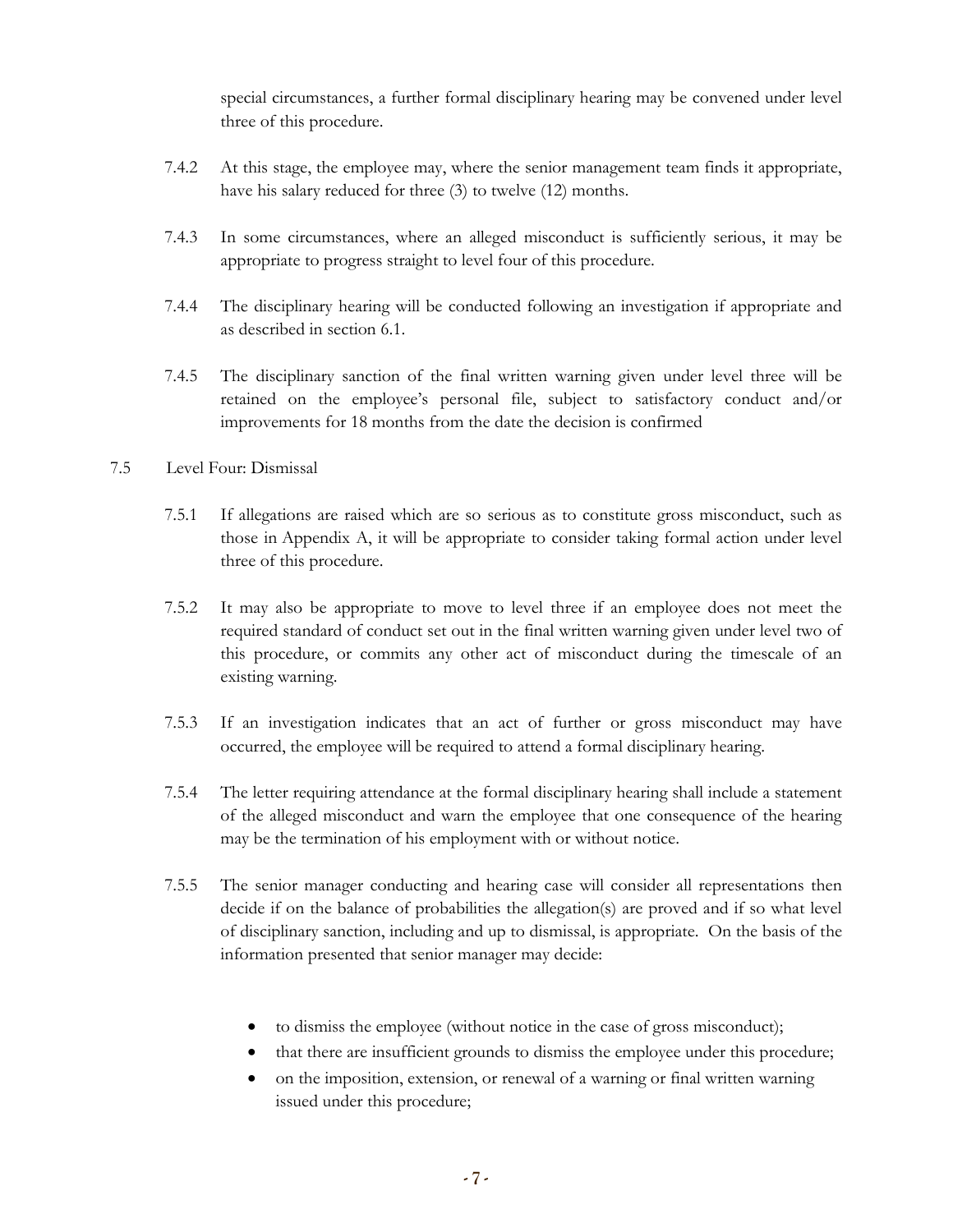- to withhold an increment of salary
- on the removal of any title or office held in addition to the substantive appointment;
- on the transfer of an employee to an alternative post within Carfax; and or/
- that matters should be considered under an alternative procedure or that the civil or criminal justice system should be used.

The above list is not exhaustive and the outcome may be varied according to the circumstances of the case.

## **8. Appeals**

- 8.1 Appeals against warnings, sanctions, or action less than dismissal
	- 8.1.1 The employee has the right to appeal against a decision to issue a warning or sanction, less than dismissal, under this procedure. Any appeal should be sent to the Company Director within 10 working days of the employee receiving the written decision. The appeal must state the grounds for appeal.
	- 8.1.2 The appeal will be heard by the Company Director, who will have had no prior involvement in the case. Where the Company Director is unavailable, the Company Director may appoint someone, who has had no prior involvement in the case, to hear the appeal on his behalf. The appeal hearing will be a review of the decision to issue a sanction under the disciplinary procedure. The person conducting and hearing the appeal may substitute a different sanction from that appealed against, it is not intended that any substituted sanction would be more severe.
	- 8.1.3 The decision may be given verbally at the appeal hearing and will in any event be conveyed or confirmed in writing within 10 working days of the hearing.
- 8.2 Appeals against Dismissal
	- 8.2.1 The employee has the right of appeal against a decision to terminate his employment under this procedure. Any appeal should be sent to the Company Director within 10 working days of the employee receiving the written decision to dismiss. The appeal must state the grounds for appeal.
	- 8.2.2 The appeal will be heard by an appeal panel consisting of the senior management team of Carfax. The Company Director, whenever possible, will have had no prior involvement with the case and the appeal hearing will be a review of the decision to dismiss.
	- 8.2.3 The decision may be given verbally at the appeal hearing and will in any event be conveyed or confirmed in writing within 10 working days of the hearing.